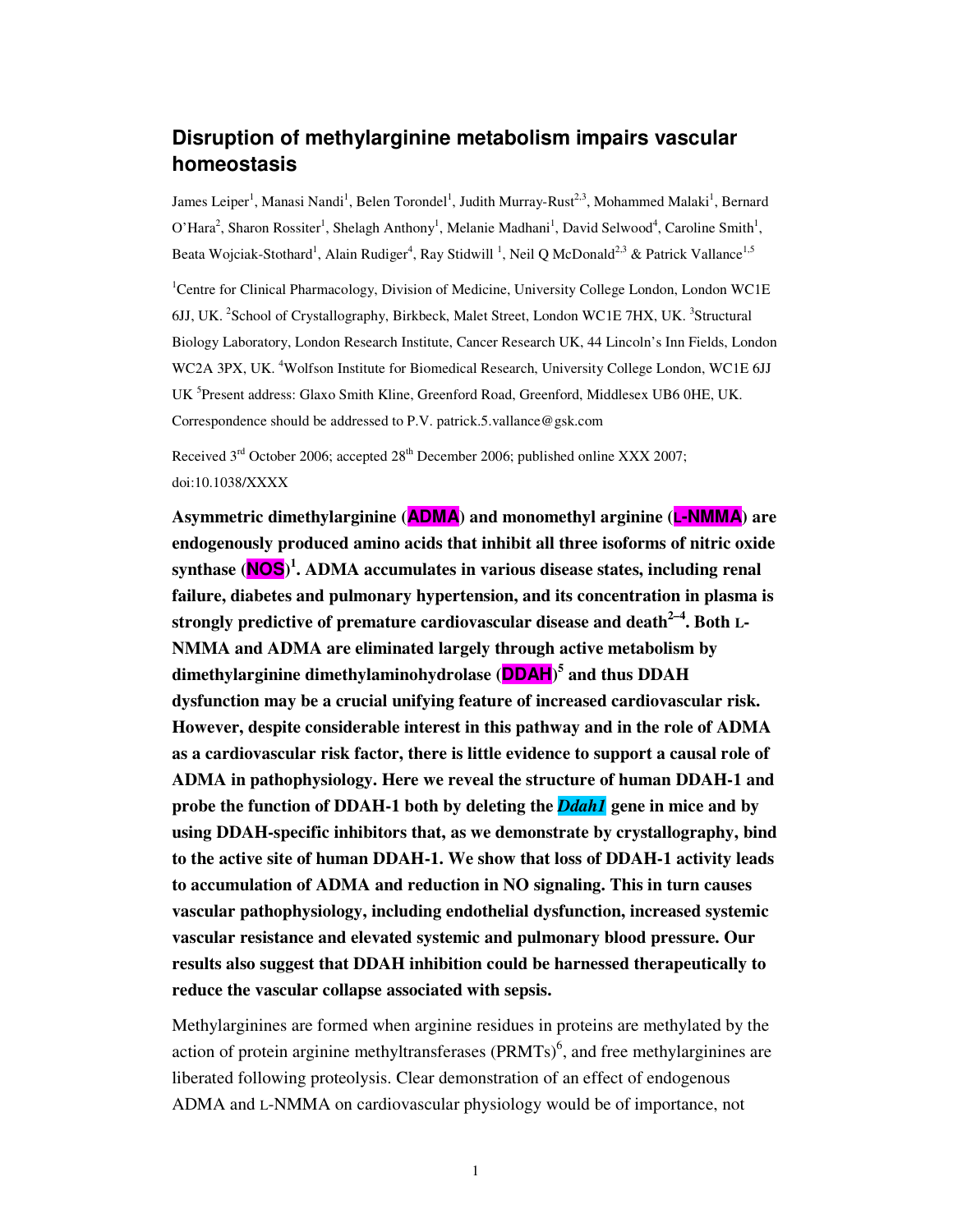only because of the implications for disease, but also because it would expose a link between post-translational modification of proteins and signaling through a proteolytic product of these modified proteins. To test the hypothesis that accumulation of endogenous ADMA alters vascular function, we inhibited its metabolism to citrulline by targeted deletion of the gene encoding the enzyme DDAH-1 and through chemical inhibition using small molecules that bind to the active site of the enzyme.

To create a *Ddah1* null allele, we designed a targeting vector with which to delete exon 1 of mouse *Ddah1* by homologous recombination (**Supplementary Fig. 1**  online). Exon 1 contains the initiating methionine codon and encodes the first 100 amino acids of DDAH-1 (approximately 35% of the total protein). Homologous recombination replaced exon 1 with a neomycin resistance cassette and introduced an additional *HinDIII* site, which allowed us to detect homologous recombination by Southern blotting using a probe external to the targeting construct (**Supplementary Fig. 1**) . Crosses of male and female *Ddah1*+/– mice produced *Ddah1*+/– and *Ddah1*+/+ mice in a 2:1 ratio, indicating that the global homozygous deletion of *Ddah1* is lethal *in utero*. The nature of the developmental defect will be described in detail elsewhere.  $Ddah1^{+/-}$  mice showed normal breeding and development, and exhibited no obvious phenotypic abnormalities postmortem (data not shown). They had reduced expression of *Ddah1* mRNA and DDAH-1 protein in several tissues in which *Ddah1* expression has previously been detected (**Fig. 1a** and **Supplementary Fig. 1** online); moreover, examination of these tissues showed that DDAH activity was approximately halved (**Fig. 1b**). This suggests that despite its widespread expression, the second isoform of DDAH (DDAH-2) may contribute only a small amount to the overall DDAH activity in many tissues. We detected no compensatory increase in the expression of DDAH-2 in tissues from  $DdahI^{+/-}$  mice (data not shown). Consistent with the proposed role of DDAH-1 as a critical regulator of the concentration of ADMA, both plasma and tissue levels of ADMA were increased in *Ddah1*+/– mice (**Fig. 1c**,**d**), whereas the concentration of symmetric dimethylarginine (SDMA) , an inactive isomer that does not inhibit NO synthases and is not a substrate for DDAH, was unaffected.

Because deletion of a gene may produce effects on other nearby genes and thereby cause additional phenotypic changes we also pursued a chemical-biology approach: we synthesized small-molecule inhibitors of DDAH and investigated structure-activity relationships. The details of the synthesis are described elsewhere' We identified two compounds that inhibited DDAH activity with an  $IC_{50}$  of <25  $\mu$ M: N G –(2-methoxyethyl)arginine and its methyl ester (L-257 and L-291; **Fig. 1e**). Neither L-257 nor L-291 had direct inhibitory activity against NO synthase or effects on endothelium-denuded vessels (**Supplementary Figs. 2-3** online). The D-enantiomers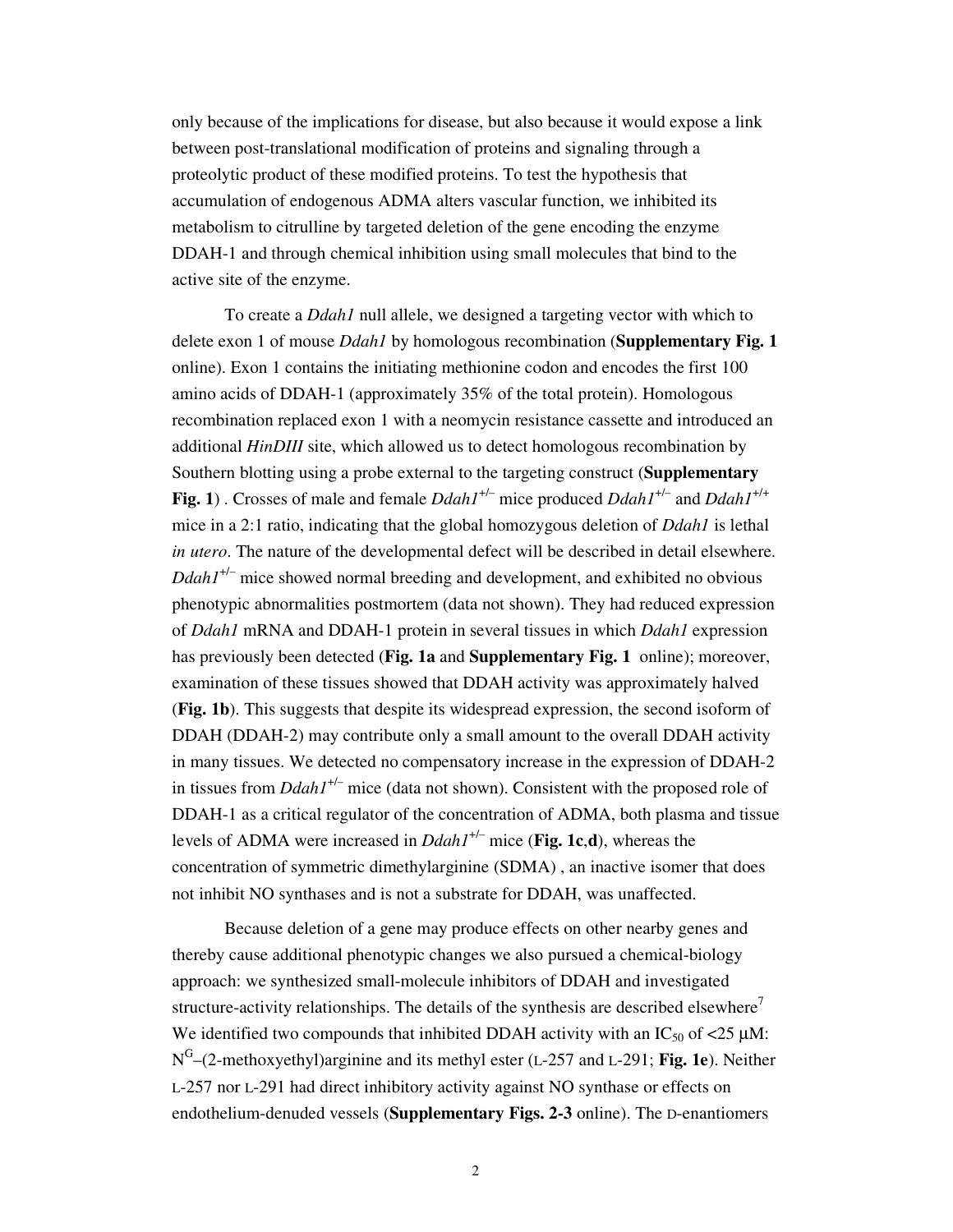of both compounds, synthesized as controls, did not inhibit DDAH activity (data not shown). To structurally validate the inhibitors, we determined the structure of human DDAH-1 UniProt O94760) bound to either citrulline or to L-257 (Methods and **Supplementary Table 1** online). The overall architecture of human DDAH-1 resembled that of the *P. aeruginosa* DDAH (PDB code 1h70)<sup>8</sup>, with the active site at the center of a pentein fold formed by five ββαβ motifs arranged around a pseudo– five-fold axis (**Fig. 1f**). The human DDAH-1 residues Cys273, His172 and Asp126 form a catalytic triad that interacts with the reaction product citrulline in a similar manner to *P. aeruginosa* DDAH (refs. 8,9). Electron density for L-257 was well defined within the human DDAH-1 active site, and we also observed a bound water molecule in the cavity (**Fig. 1g**). The position of L-257 in the active site was equivalent to that of citrulline but its backbone deviated to allow the ether moiety to fill a small pocket (**Fig. 1h**). In the ADMA–*P. aeruginosa* DDAH structure, the same pocket was occupied by the dimethyl group of the ADMA substrate. Differences in the exact disposition of the side chains, particularly His172 and Arg144, around the ligands in the two complexes (**Fig. 1h**) demonstrate the local distortions in human DDAH-1 introduced by the inhibitor.

Given that L-257 binds to and blocks DDAH activity, we used its methyl ester L-291 to probe the functional significance of DDAH *in vivo (Figs 2-4)*. Treatment of mice with the DDAH inhibitor increased the concentration of ADMA in plasma **(Supplementary Fig. 4** online), in agreement with our findings using  $Ddah1^{+/-}$  mice. DDAH inhibition also increased the amount of ADMA released from blood vessels maintained *ex vivo* (**Fig. 4b)**. Decreasing DDAH activity either by *Ddah*1 gene deletion or DDAH inhibition led to an increase in the plasma concentration of ADMA of 0.2–0.6 µmol/liter, an increase similar to that reported in patients with multiple cardiovascular risk factors<sup>2–4</sup>. Consistent with the proposed role of DDAH as an indirect regulator of NO production, cultured primary pulmonary arterial endothelial cells from *Ddah1*+/– mice produced significantly more ADMA and less NO than cells from *Ddah1*+/+ mice (**Supplementary Fig. 5** online) . Treatment of *Ddah1*+/+ cells with DDAH inhibitors produced a similar decrease in NO generation (**Supplementary Fig. 5 online**).This biochemical phenotype allowed us to directly test the potential of the ADMA - DDAH pathway to cause endothelial dysfunction, a hallmark of increased cardiovascular risk. We observed a consistent pattern of endothelial dysfunction in both the pulmonary and systemic vasculature of *Ddah1*+/– mice. The vessels showed increased contraction in response to phenylephrine, reduced relaxation in response to acetycholine or the calcium ionophore A23187, and increased relaxation in response to sodium nitroprusside (an NO donor) (**Figs. 2a**–**c**, **Supplementary Fig. 6 and Table 2**online and **Fig. 3e**. These functional changes are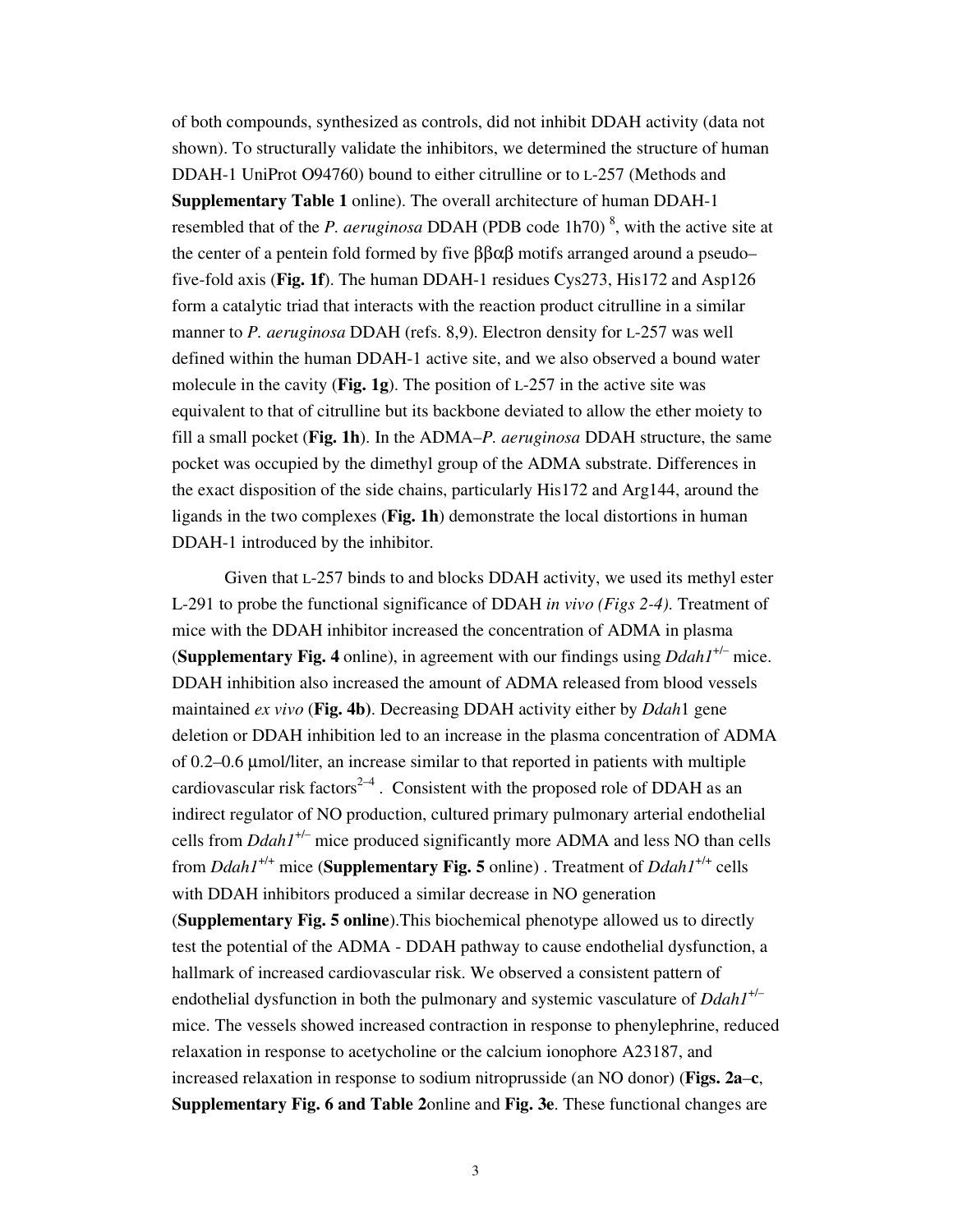characteristic of reduced levels of endogenous endothelial NO and were also seen when DDAH activity was inhibited, except for the altered response to the NO donor (**Fig. 2e**–**g** and **Supplementary Fig. 6 and Table 2** online); this exception is likely due to the fact that an enhanced response to exogenous NO may be greatest when inhibition of endogenous NO is prolonged. The reduction in acetylcholine responses in vessels from *Ddah1<sup>+/-</sup>* mice and in vessels treated with DDAH inhibitors was reversible with L- but not D-arginine (**Fig. 2d**,**h**). These findings clearly demonstrate that impaired DDAH and/or raised endogenous ADMA can induce a phenotype associated with increased cardiovascular risk.

It is worth considering the time course of the effects of DDAH inhibition, as this could provide insight into the functional kinetics of the pathway. Unlike the almost instantaneous effects produced by a direct-acting NOS inhibitor, DDAH inhibition produced a slowly developing effect that took several minutes to reach a maximum (see for example **Figs. 3g** and **4d**). This would be consistent with a continuous low-level production of ADMA (which may be generated as a result of protein catabolism), but which is kept below a threshold concentration for inhibition of NOS by the activity of DDAH. Inhibition of DDAH activity would lead to ADMA accumulation and suppression of NO pathways. The specificity of the effects seen with DDAH inhibition was confirmed first by the lack of an effect of the Denantiomer of the inhibitor (**Fig. 4c**,**d**) and second by the reversal of effects of inhibition when L-arginine was added to displace ADMA from NOS (**Figs. 2h**,**3g**, **4c**  and **4d**) . Similar to the results seen with DDAH inhibition, the effect of DDAH-1 haploinsufficiency on vascular reactivity was also reversible with L-arginine (**Fig. 2d**).

To determine the hemodynamic effects that might result from these effects on vascular reactivity, we assessed the effects of DDAH-1 haploinsufficiency on blood pressure, heart rate and cardiac output, and calculated the systemic vascular resistance (SVR) . Mean arterial blood pressure and SVR were increased and cardiac output and heart rate decreased in *Ddah1*+/– compared to *Ddah1*+/+ mice (**Fig. 3a**,**c**). Right ventricular pressure was also significantly elevated in *Ddah1*+/– mice (**Fig. 3f**) Chemical inhibition of DDAH confirmed these observations. Pulmonary pressure increased within 30 min after intravenous injection of L-291 (**Fig. 3h**). At this time point we did not observe any effects on systemic hemodynamics, suggesting that the pulmonary effects were not secondary to systemic hemodynamic changes. However, 2.5 h after L-291 dosing, there was clear evidence of an effect on systemic hemodynamics (**Fig. 3b**,**d**). Isolated pulmonary and mesenteric resistance vessels contracted when DDAH was inhibited but the response was greater in pulmonary resistance arteries (**Fig. 3g**). This pattern of changes following deletion or inhibition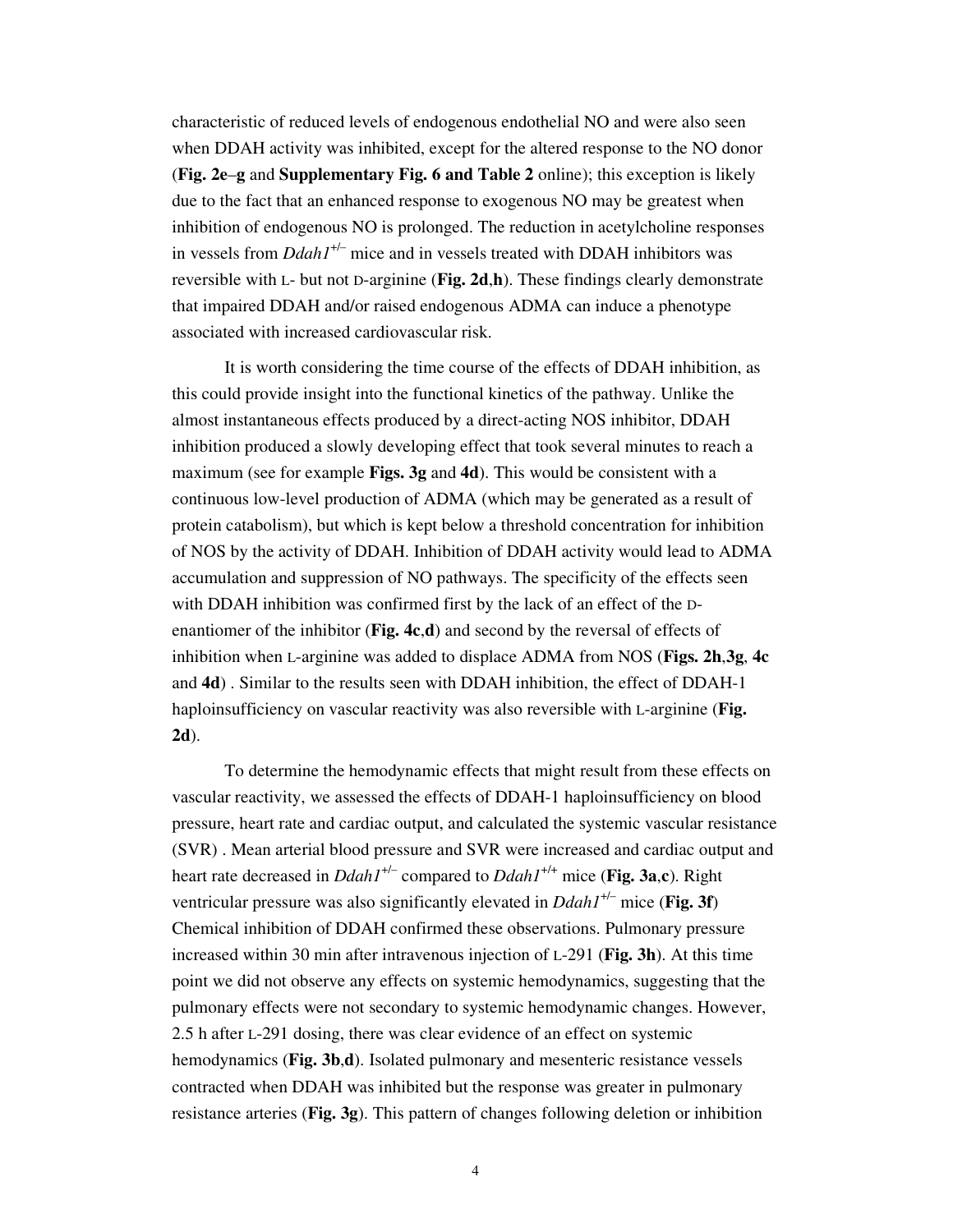of DDAH is consistent with the fact that the pulmonary vasculature is extremely sensitive to NO (ref. 10). The increased pulmonary pressure in *Ddah1*+/– mice was mild and was not associated with an increase in the ratio of the weight of the right ventricle to left ventricle plus septum (**Supplementary Fig. 7** online); however, the vessels of the pulmonary tree showed an increase in wall:lumen ratio (**Supplementary Fig. 7** online), indicating that they had undergone remodeling either because of a direct effect of ADMA or secondary to the elevated pressure. Plasma ADMA concentration is increased in patients with pulmonary hypertension<sup>11</sup> and it is known that DDAH is expressed in pulmonary vessels and is dysfunctional in animal models of pulmonary hypertension (refs. 12,13 and **Supplementary Fig. 7** online). The results presented here demonstrate that reduced DDAH activity causes an increase in right ventricular pressures and induces structural changes in the pulmonary vasculature. Because ADMA induces changes in the expression of genes in the bone morphogenetic protein (BMP) pathway<sup>14</sup>, genetic defects in the BMP pathway have been implicated in human pulmonary hypertension<sup>15</sup>, we assessed *BMP* gene expression in the lungs of *Ddah1<sup>+/-</sup>* mice. These mice showed increased expression of BMP-inducible kinase (**Supplementary Fig. 7** online), but it is unclear whether this was a primary cause of the increased pressure we observed or secondary to it.

Although our results clearly show that loss of DDAH expression or activity causes endothelial dysfunction, we believe that DDAH inhibition could potentially be used therapeutically to limit excessive NO production, which can have pathological effects (refs. 1,5) To test this, we used a model of endotoxic shock. Treatment of cultured isolated blood vessels with lipopolysaccharide (LPS) induced expression of the inducible isoform of NO synthase (iNOS) and generated high levels of NO, which were blocked by the iNOS-selective inhibitor 1400W and by DDAH inhibitors (**Fig. 4a**). Treatment of isolated blood vessels with DDAH inhibitors significantly increased ADMA accumulation in the culture medium (**Fig. 4b**). Treatment of isolated blood vessels with bacterial LPS led to the expected hyporeactivity to the contractile effects of phenylephrine, which was reversed by treatment with a DDAH inhibitor (**Fig. 4c**,**d**). The effect of the DDAH inhibitor was large and stereospecific, and was reversed by the addition of L-arginine. Consistent with these findings, aortas from *Ddah1*+/– mice were relatively resistant to the LPS-induced hyporesponsiveness to phenylephrine (**Fig. 4e**). Finally, injection of a DDAH inhibitor into rats with falling blood pressure (due to endotoxemia) stabilized blood pressure (**Fig. 4f**).

In conclusion, genetic and chemical-biology approaches provide compelling evidence that loss of DDAH-1 function results in increased ADMA concentrations and thereby disrupts vascular NO signaling (**Supplementary Fig. 8** online). A broader implication of this study is that post-translational methylation of arginine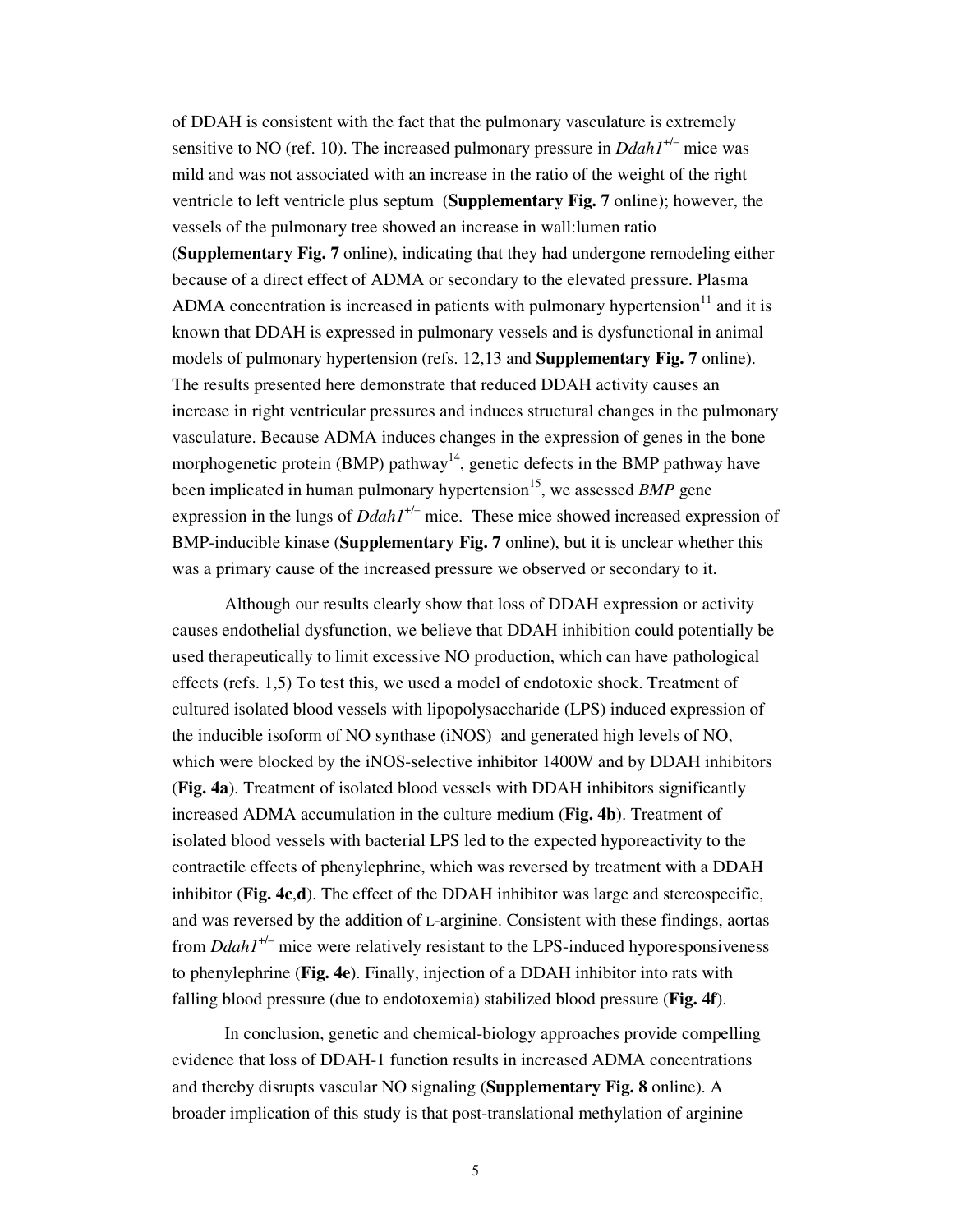residues in proteins may have downstream effects by affecting NO signaling upon hydrolysis and release of the free methylated amino acid. This signaling pathway seems to have been highly conserved through evolution<sup>16</sup>. Further experiments will be required to establish the relative importance of protein arginine methylation, protein turnover and metabolism of free methylarginines in determining the concentration of methylarginines and identify which cellular processes are signaled through free methylarginines

## **METHODS**

**Cocrystallization experiments.** The preparation of wild-type and selenomethioninelabeled (SeMet) recombinant human DDAH-1 for crystallization is described in the **Supplementary methods** online. For cocrystallization experiments, the ligand was dissolved in precipitating solution at 10 mM (approximately 20-fold molar excess of ligand to protein) The crystals were grown using a microbatch method as sitting drops in mineral oil on Terasaki plates at 16 °C.

**Data collection, structure solution and refinement**. Data were collected at the European Synchroton Radiation Facility, Grenoble beamline 14.2. Data processing and refinement used the CCP4 suite of programs unless otherwise stated<sup>17</sup>; statistics are given in **Supplementary Table 1**. The structure of SeMet human DDAH-1 protein cocrystallized with citrulline was solved using multiwavelength anomalous diffraction data and the programs SHELXD/E to obtain initial phases and SHARP for phase improvement (data not shown). The structure of wild-type protein cocrystallized with L-257 was solved by molecular replacement (MolRep, CCP4) using the partially refined SeMet structure as search model. The structure was refined with refmac5 (ref. 17) and rebuilt using  $\text{cost}^{18}$ . Pictures were made with pymol<sup>19</sup>.

**Coordinates.** The PDB codes relating to the coordinates of the human DDAH-1 complexes with citrulline and L-257 are 2jai and 2jaj respectively

**Western, northern and biochemical assays.** The investigator was blinded to genotype or treatment for all experiments. *Ddah1* mRNA, protein and total DDAH activity were measured in tissues from  $Ddah1^{+/-}$  and  $Ddah1^{+/+}$  mice as previously described<sup>12</sup>. Western blotting for iNOS was performed using standard techniques with a primary polyclonal antibody to iNOS (Santa Cruz). The  $IC_{50}$  of DDAH inhibitors was determined using a radiochemical assay for DDAH activity in rat kidney cytosolic lysates. The effect of DDAH and NOS inhibitors on NOS activity in lysates from stimulated RAW264.7 cells was determined using a radiochemical assay for NOS activity. Methylated arginine concentrations in plasma, tissue lysates and tissue culture media was determined by high-performance liquid chromatography (HPLC; ref.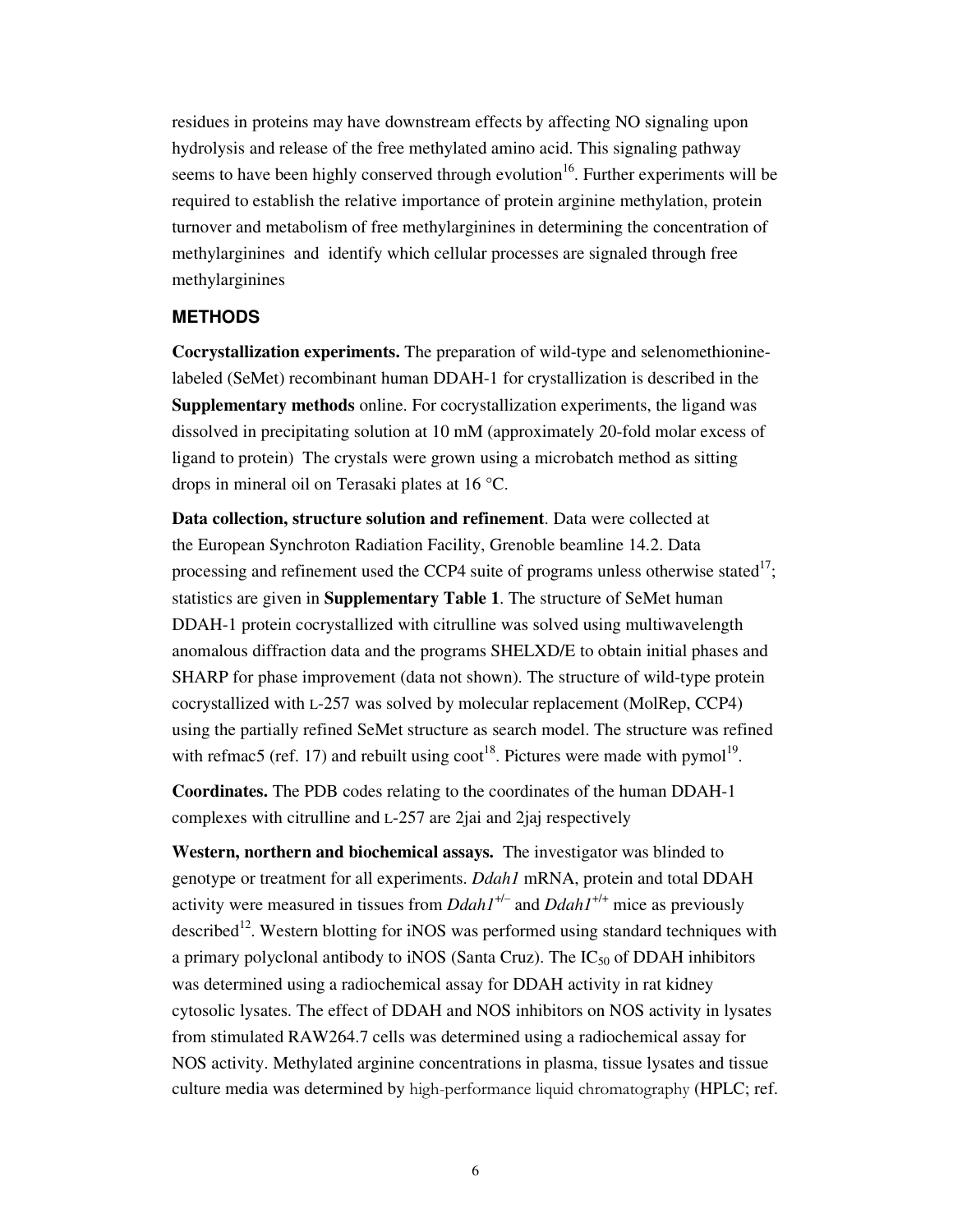20). NOx (nitrate + nitrite) concentrations in plasma, tissue lysates and tissue culture media was determined by the Griess assay.

**Functional studies on isolated vessels.** All experiments were carried out under a Home Office License and conducted according to the Animals Scientific Procedures Act 1986. The investigator was blinded to genotype or treatment for all experiments. For mouse aorta, vascular rings were mounted in myographs (95%  $O_2$  and 5%  $CO_2$  at 37 °C) at a resting tension determined by the diameter of the vessel. Concentration response curves to phenylephrine (PE), acetylcholine (ACh), calcium ionophore (A23187) and sodium nitroprusside (SNP) were constructed. In some experiments, vessels were incubated with L- or D-arginine as indicated. For the myography experiments on rat intrapulmonary second-order intralobar arteries and mesenteric arteries (internal diameter  $300-600 \mu m$ ), the vessels were maintained in a myograph; then the vessels were precontracted (PE  $EC_{20}$ ) and the cumulative concentration response curves to L-291 or D-291 were determined.

Vascular rings were obtained from aortas isolated from Sprague-Dawley rats (~250 g, male) and were maintained in organ baths (95% O<sub>2</sub> and 5% CO<sub>2</sub> at 37 °C) at 1 g resting tension Vessels were contracted with phenlyephrine  $(EC_{80})$ , allowed to plateau and then incubated with bacterial LPS. DDAH inhibitors or their inactive enantiomers were added at the concentrations indicated, and the effects of D- and Larginine were assessed.

**Hemodynamic measurements and measurements of heart weight and pulmonary arterial smooth muscle medial area.** Echocardiography was performed under anesthesia with isoflurane (1%, 400ml/min airflow) Cardiac output was calculated from aortic outflow tract velocities as previously described $^{21}$ . Mean arterial blood pressure was simultaneously recorded via a fluid-filled catheter in the right carotid artery (details in **Supplementary Methods**). Structural analysis of *Ddah1* +/– and *Ddah1*<sup> $+/-$ </sup> vasculature and hearts was performed as described previously<sup>22</sup>.

*In vivo* **endotoxemia model.** Male Kyoto Wistar rats (250–350 g) were instrumented for hemodynamic recordings as previously described<sup>7</sup>. Following stabilization of the baseline pressure, 40mg/kg LPS (*Klebsiella pneumoniae*, Sigma) was infused intravenously (i.v.) over a 30-min period, after which rats were fluid-resuscitated with 10% glucose/gelofusine (vol/vol) (25ml/kg/h). LPS administration resulted in systemic hypotension. Once blood pressure had fallen by ~20% from the initial baseline pressure, L-291 or saline was administered as a 30mg/kg bolus followed by a 30mg/kg/h infusion for 2 h.

*Note: Supplementary information is available on the Nature Medicine website.*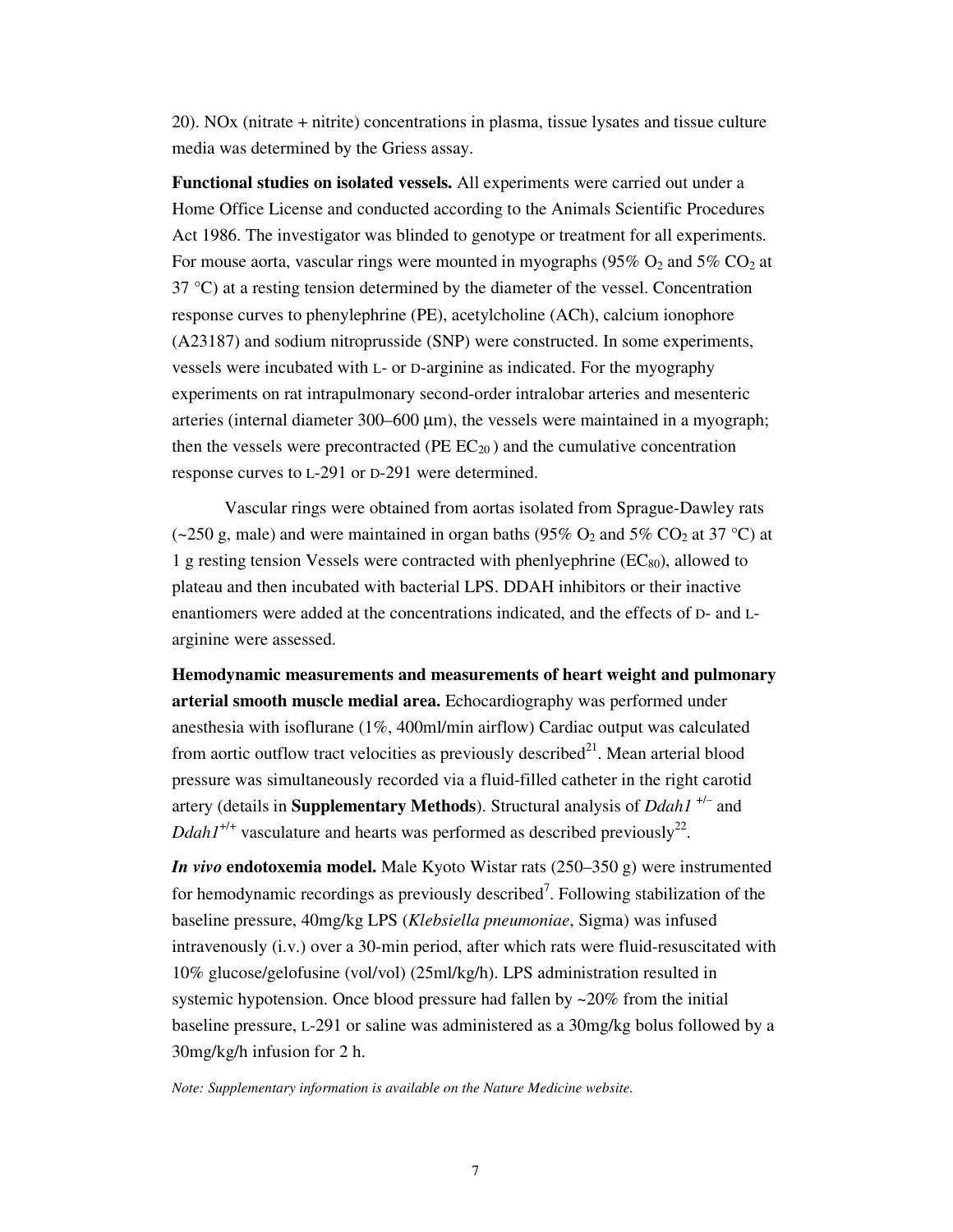## **ACKNOWLEDGMENTS**

We thank the following for experimental assistance: L. Newman, S. Jey, S. Thakker, H. Gill, V. Taylor and A. Cole. This work was funded by grants from the British Heart Foundation (PG20007 and PG/02/165/14797), the Wellcome Trust (065612/Z/01) and Medical Research Council MRC (G0000002). P.V., J.L. and M.N. are part of the European Vascular Genomics Network funded by the European Union (contract number LSHM-CT-2003-503254). This study received financial support from the European Commission under the 6th Framework Programme (contract number LSHM-CT-2005-018725, PULMOTENSION). NQM. and J.M.-R. are funded by Cancer Research UK.

### **AUTHOR CONTRIBUTIONS**

JL generated the DDAH-1 gene deleted mice, oversaw all molecular and cellular studies and was involved in every aspect of the work in this paper. MN undertook experiments and oversaw all aspects of functional phenotyping and pharmacological studies MN, RS and AR contributed to the in vivo cardiovascular studies. MM, BT, MM, SA contributed to the ex vivo cardiovascular studies, CS helped characterise the molecular phenotype of the mice, BW-S undertook studies on pulmonary endothelial cells. SR designed and synthesied the DDAH inhibitors with DS. B O'H expressed, purified and crystallised DDAH-1 and collected the X-ray data. J.M-R solved, built and refined all structures, NQM supervised the structural biology aspects of the project. PV was involved in formulating the hypothesis, the design, analysis and interpretation of all studies. PV, JL, MN, JM-R and NM wrote the final manuscript.

#### **COMPETING INTERESTS STATEMENT**

The authors declare competing financial interests (see the *Nature Medicine* website for details). Published online at http://www.nature.com/naturemedicine will be forwarded

Reprints and permissions information is available online at http://npg.nature.com/reprintsandpermissions/

- 1. Vallance, P., Leone, A., Calver, A., Collier, J. & Moncada, S. Accumulation of an endogenous inhibitor of nitric oxide synthesis in chronic renal failure. *Lancet* **339**, 572–575 (1992).
- 2. Schnabel, R. *et al.* Asymmetric dimethylarginine and the risk of cardiovascular events and death in patients with coronary artery disease: results from the AtheroGene study. *Circ. Res.* **97**, e53-e59 (2005). THIS IS **CORRECT**
- 3. Ravani, P. *et al.* Asymmetrical dimethylarginine predicts progression to dialysis and death in patients with chronic kidney disease: a competing risks modeling approach. *J. Am. Soc. Nephrol.* **16**, 2449–2455 (2005).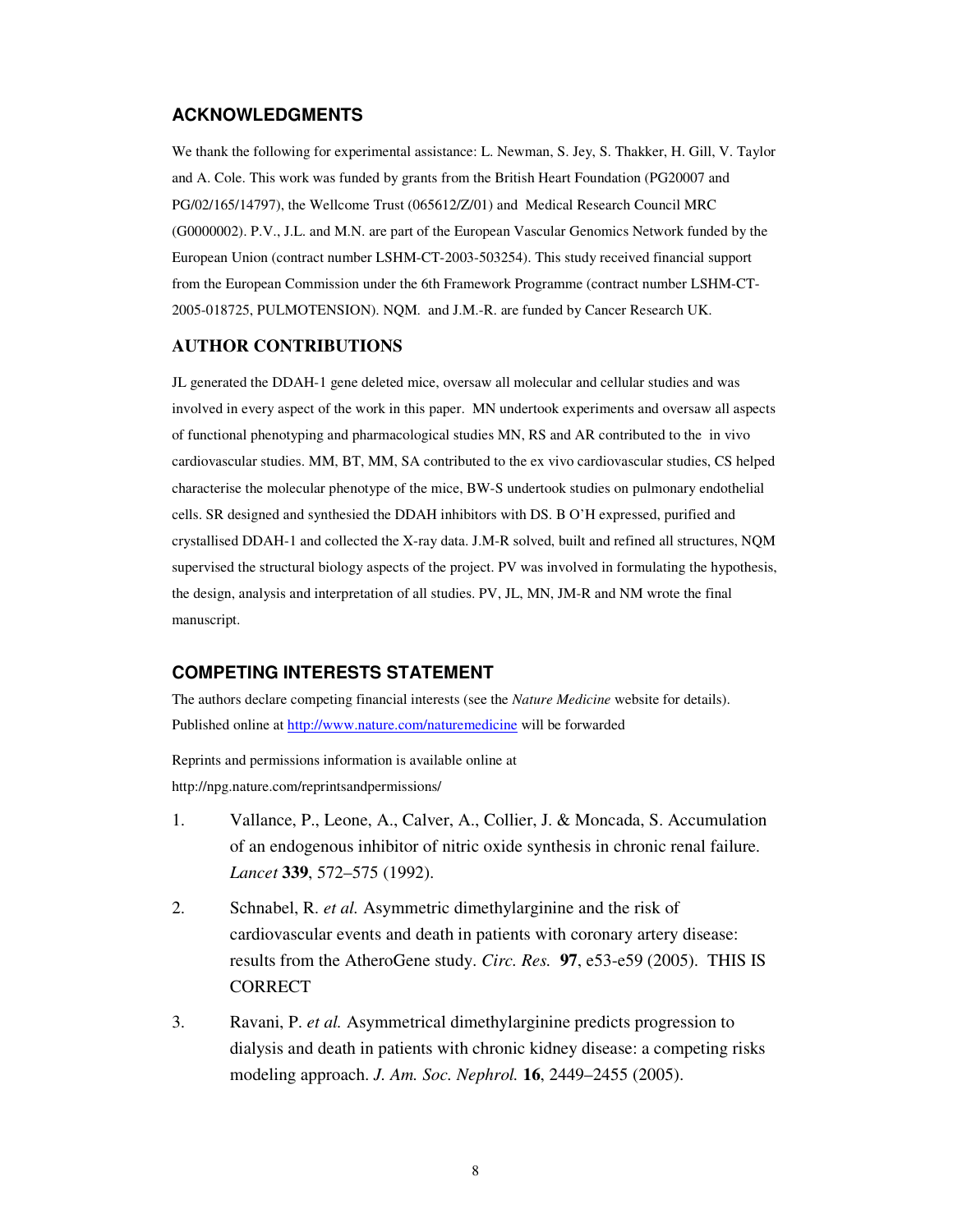- 4. Cooke, J.P. Asymmetric dimethylarginine: the uber marker? *Circulation* **109**, 1813–1819 (2004).
- 5. Vallance, P. & Leiper, J. Blocking NO synthesis: how, where and why? *Nat. Rev. Drug Discov.* **1**, 939–950 (2002).
- 6. McBride, A.E. & Silver, P.A. State of the arg: protein methylation at arginine comes of age. *Cell* **106**, 5–8 (2001).
- 7. Rossiter, S. *et al.* Selective substrate-based inhibitors of mammalian dimethylarginine dimethylaminohydrolase. *J. Med. Chem.* **48**, 4670–4678 (2005).
- 8. Murray-Rust, J. *et al.* Structural insights into the hydrolysis of cellular nitric oxide synthase inhibitors by dimethylarginine dimethylaminohydrolase. *Nat. Struct. Biol.* **8**, 679–683 (2001).
- 9. Leiper, J., Murray-Rust, J., McDonald, N. & Vallance, P. S-nitrosylation of dimethylarginine dimethylaminohydrolase regulates enzyme activity: further interactions between nitric oxide synthase and DDAH. *Proc. Natl. Acad. Sci. USA* **99**, 13527–13532 (2002).
- 10. Ichinose, F., Roberts, J.D. & Zapol, W.M. Inhaled nitric oxide a selective pulmonary vasodilator, current use and therapeutic potential. *Circulation* **109**, 3106–3111 (2004).
- 11. Pullamsetti, S. *et al.* Increased levels and reduced catabolism of asymmetric and symmetric dimethylarginine in pulmonary hypertension. *FASEB J.* **19**, 1175–1177 (2005).
- 12. Arrigoni, F.I., Vallance, P., Haworth, S.G. & Leiper, J.M. Metabolism of asymmetric dimethylarginines is regulated in the lung developmentally and with pulmonary hypertension induced by hypobaric hypoxia. *Circulation* **107**, 1195–1201 (2003).
- 13. Millatt, L.J. *et al.* Evidence for dysregulation of dimethylarginine dimethylaminohydrolase I in chronic hypxia-induced pulmonary hypertension. *Circulation* **108**, 1493–1498 (2003).
- 14. Smith, C.L., Anthony, S., Hubank, M., Leiper, J.M. & Vallance, P. Effects of ADMA upon gene expression: an insight into the pathophysiological significance of raised plasma ADMA. *PLoS Med.* **2**, e264 (2005).
- 15. Lane, K.B. *et al.* Heterozygous germline mutations in BMPR2, encoding a TGF beta receptor, cause familial primary pulmonary hypertension. *Nat. Genet.* **26**, 81–84 (2000).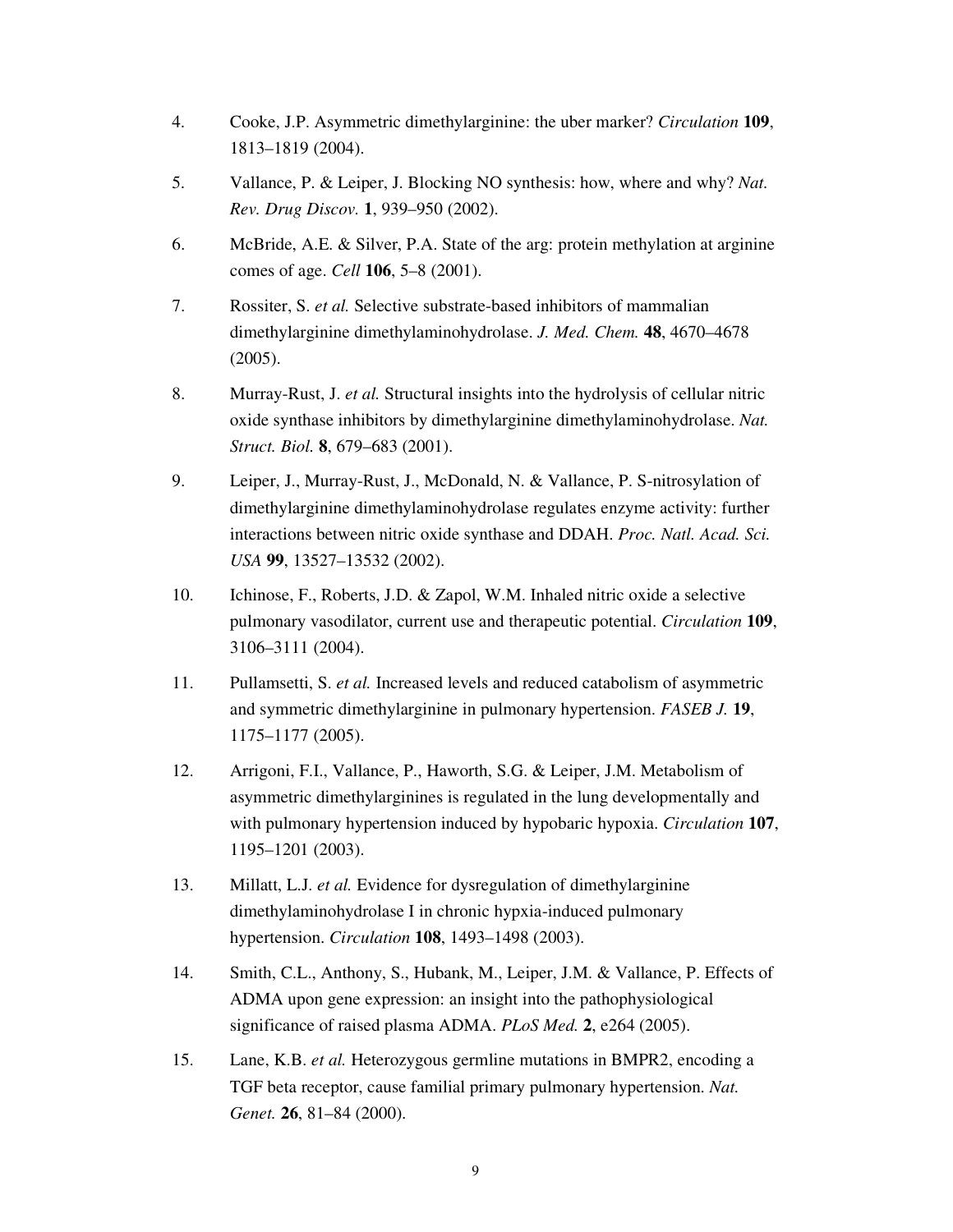- 16. Tran, C.T., Fox, M.F., Vallance, P. & Leiper, J.M. Chromosomal localization, gene structure, and expression of DDAH-1: comparison with DDAH-2 and implications for evolutionary origins. *Genomics* **68**, 101–105 (2000).
- 17. Collaborative Computational Project, Number 4. The CCP4 suite: programs for protein crystallography. Acta Crystallogr. D Biol. Crystallogr. **50**, 760–763 (1994).
- 18. Emsley, P. & Cowtan, K. Coot: model-building tools for molecular graphics. Acta Crystallogr. D Biol. Crystallogr. **60**, 2126–2132 (2004).
- 19. DeLano, W.L. The PyMOL molecular graphics system on world wide web http://www.pymol.org
- 20. Teerlink, T., Nijveldt, R.J., de Jong, S. & Leeuwen, P.A. Determination of arginine, asymmetric dimethylarginine and symmetric dimethylarginine in human plasma and other biological samples by high-performance liquid chromatography. *Anal. Biochem.* **303**, 131–137 (2002).
- 21. Hollenberg, S.M. *et al.* Characterization of a hyperdynamic murine model of resuscitated sepsis using echocardiography. *Am. J. Respir. Crit. Care Med.* **164**, 891–895 (2001).
- 22. Nandi, M. *et al.* Pulmonary hypertension in a GTP-cyclohydrolase 1-deficient mouse. *Circulation* **111**, 2086–2090 (2005).

## **Figure 1 Generation of DDAH-1 deficient mice and selective inhibitors of**

**DDAH-1** (**a**) To determine the effects of *Ddah1* gene deletion on DDAH 1 protein soluble protein extracts were prepared from the tissues indicated and equal amounts of protein from each tissue were loaded. A representative blot is shown  $(n = 5)$ . (**b**) Total DDAH activity in kidney, lung and liver lysates from *Ddah1<sup>+/-</sup>* mice, relative to that in lysates from wild-type control mice  $n \ge 6$ . \* $P < 0.001$ . (c,d) Methylarginine levels in plasma (c) and tissue lysates (d) from  $Ddah1^{+/-}$  (black bars) and  $Ddah1^{+/+}$  mice (white bars) were measured by high-performance liquid chromatography (HPLC).  $n =$ 26. \**P* < 0.05. (**e**) DDAH activity was measured in rat kidney lysates in the presence of L-291 (black squares) and L-257 (black triangles) at the concentrations indicated. *n* = 3. (**f**) Cartoon representation of the human DDAH-1 structure. The protein backbone is colored from N terminus (blue) to the C terminus (red). The citrulline (sticks) is bound in the active site at the center of the five subunits and is covered by the 'lid' (dark blue). **(g)** The experimental electron density before the introduction of L-257 into the refinement is shown in green (m2Fo-DFc,  $1\sigma$  contour) and blue (mFo-Fc, 3σ contour). L-257 has cyan carbon atoms, and the carbon atoms from the DDAH-1 are green. (**h**) Comparison of citrulline and L-257 binding sites in human DDAH-1.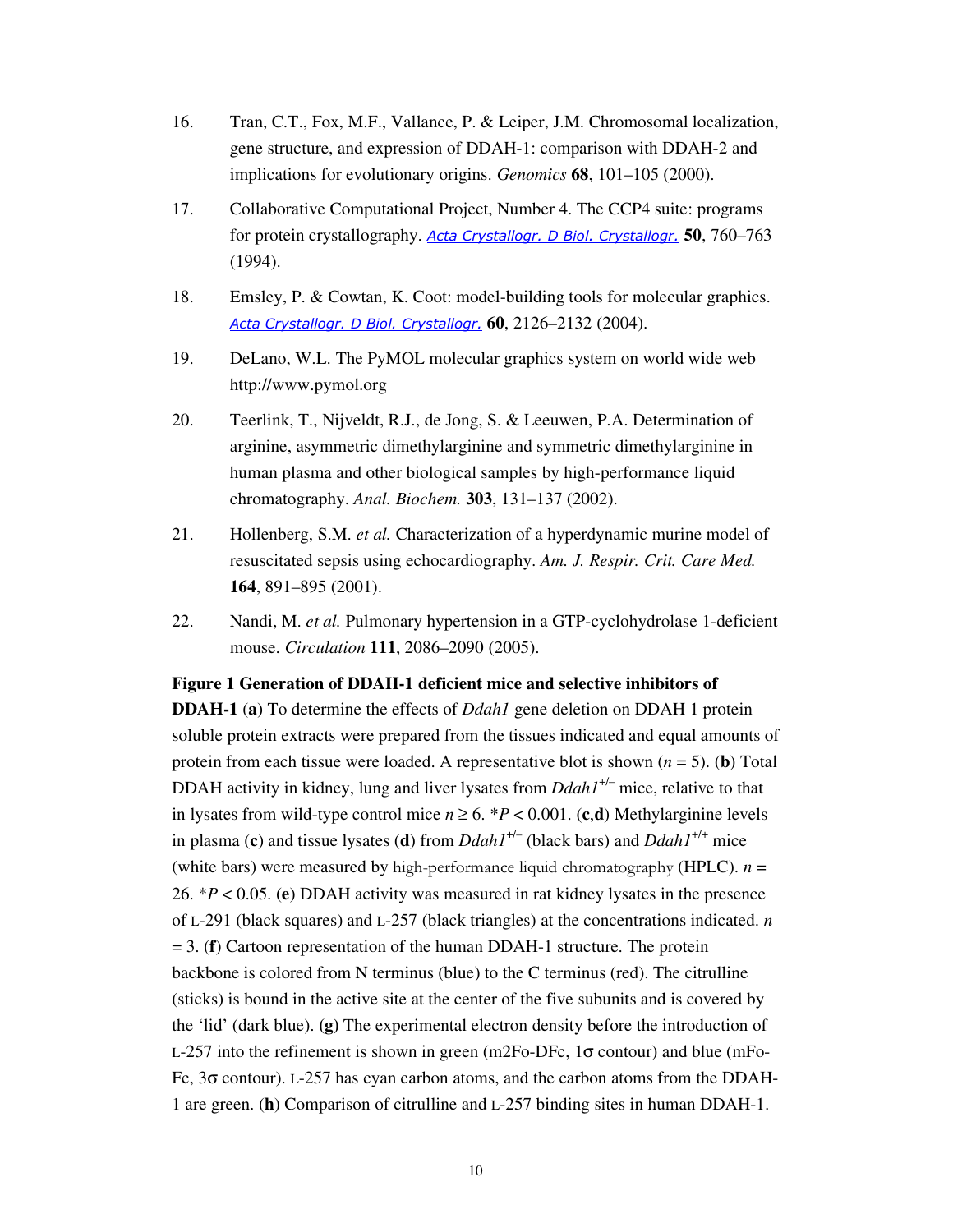Water molecules are omitted for clarity. Citrulline is shown with yellow carbon atoms, and the carbon atoms of the corresponding DDAH-1 structure are pale yellow. The L-257 complex is colored as is  $(g)$ . In both complexes, the ligand is anchored by hydrogen bonding to Asp78, and the aliphatic ligand backbone packs against Phe75. The amino-nitrogens are hydrogen-bonded to Asp 72 and to the main-chain oxygen atoms of residues 29 (part of the 'lid') and 267. However, the His172 and Arg144 side chains adopt different rotamers between the citrulline and L-257 bound structures an example of the inhibitor-induced changes within the active site. Data represent mean  $±$  s.e.m.

**Figure 2** Functional characterization of vascular effects of gene deletion of *Ddah-1* and chemical inhibition of DDAH Concentration response curves to (**a**) phenylephrine, (**b**) acetylcholine or (**c**) sodium nitroprusside in isolated mouse aortic rings mounted under isometric tension, from *Ddah1*<sup>+/-</sup> ( $\blacksquare$ ) and *Ddah1*<sup>+/+</sup> ( $\blacktriangle$ ) mice  $n \geq 4$ . \*P < 0.0001 (two-way analysis of variance (ANOVA) with Bonferroni *posthoc* test)..(**d**) Responses of *Ddah1<sup>+/-</sup>* vessels treated with either L-arginine ( $\triangle$ ), Darginine ( $\nabla$ ) or saline ( $\square$ ).  $n \ge 4$ . *\*P* < 0.0001 (two-way analysis of variance (ANOVA) with Bonferroni *post-hoc* test). (**e**–**g**) Concentration response curves to (**e**) phenylephrine, (**f**) acetylcholine and (**g**) sodium nitroprusside in isolated mouse aortic rings mounted under isometric tension, in the presence of 100  $\mu$ M L-291 ( $\blacksquare$ ) or saline control  $(\triangle)$  *n* = 5. \**P* < 0.0001 (two-way ANOVA with Bonferroni *post-hoc* test). (**h**) Concentration response to acetylcholine of vessels treated with  $100 \mu M L-291 + L$ arginine ( $\nabla$ ), 100  $\mu$ M L-291 + D-arginine ( $\square$ ), or saline control ( $\triangle$ ). *n* = 5. \**P* < 0.0001 (two-way ANOVA with Bonferroni *post-hoc* test). EC<sub>50</sub> values for each graph is presented in **Supplementary Table 2** online. Data represent mean ± S.E.M

**Figure 3** In vivo and pulmonary vascular characterization of effects of reduced DDAH activity. (**a**–**d**) Mean arterial blood pressure (MABP – black bars) and heart rate (white bars **a** and **b**), cardiac output (black bars) and systemic vascular resistance (SVR white bars) (**c** and **d**) were measured in  $Ddah1^{+/-}$  and  $Ddah1^{+/+}$  mice or in rats treated with the DDAH inhibitor L-291 (30mg/kg bolus) as indicated. (**e**) Response of isolated pulmonary arteries from  $DdahI^{+/-}$  ( $\blacksquare$ ) and  $DdahI^{+/+}$  ( $\square$ ) mice to acetylcholine n=4 \**P*<0.001 (two way ANOVA with Bonferroni *post hoc* test). (**f**) Right ventricular pressure in *Ddah1*<sup> $+/-$ </sup> and *Ddah1*<sup> $+/+$ </sup> mice ( $n \ge 5$ ,  $*P \le 0.05$ ). (**g**) Effect of DDAH inhibition on small intrapulmonary and mesenteric resistance arteries. Rat intrapulmonary (black bars) and mesenteric (white bars) arteries were minimally contracted with phenylephrine ( $PE EC_{20}$ ) and the effect on tension of increasing doses of L-291 (ii = 100  $\mu$ M, iii = 200  $\mu$ M) followed by arginine (iv = 1 mM D-arginine,  $v = 1$  mM L-arginine) were recorded. Data are presented as the mean change in tension in response to treatments ( $n \ge 5$ ,  $*P < 0.05$ ). One representative